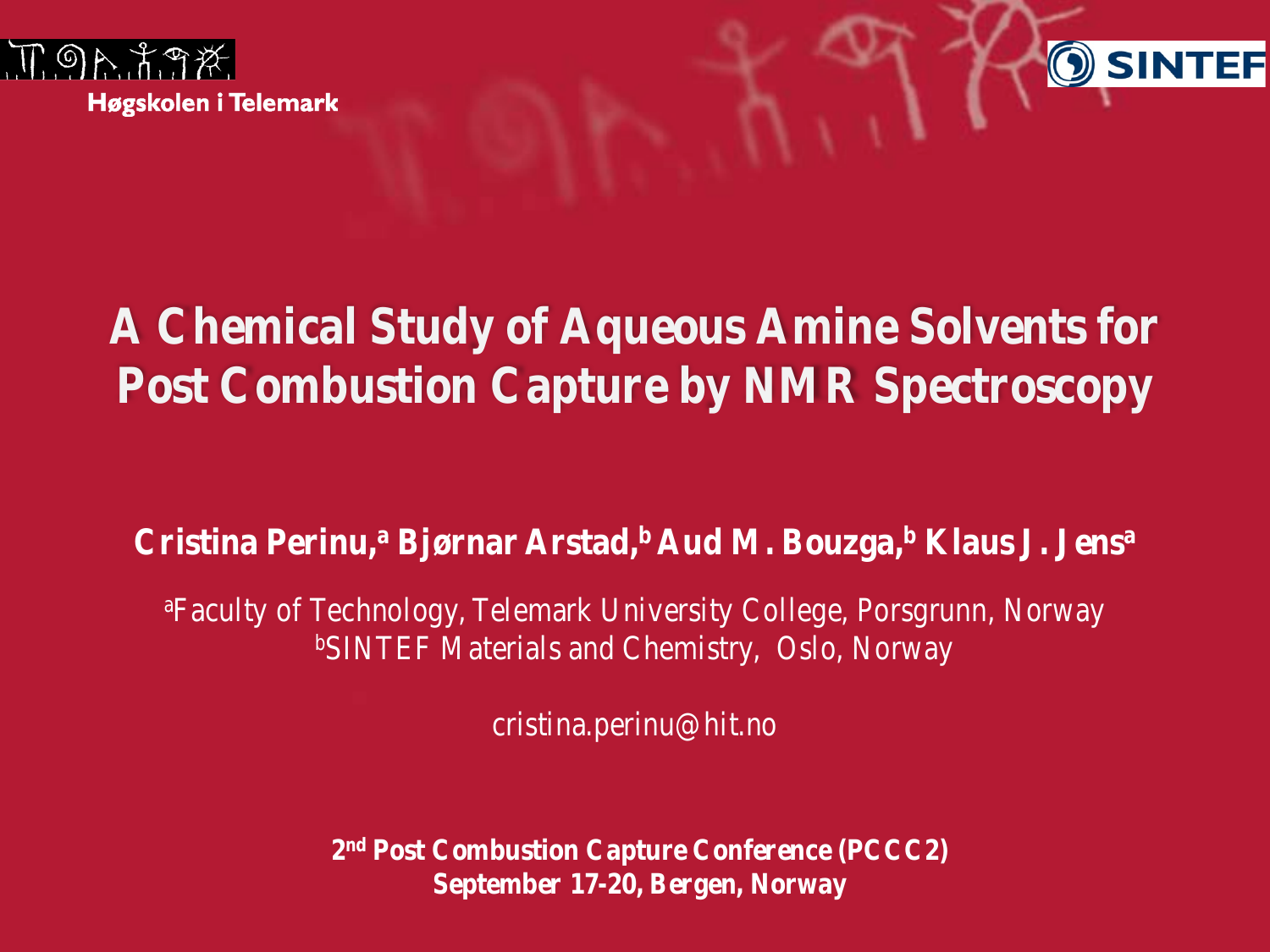

## **O SINTEF**

# **Introduction**

- $\checkmark$  The aim of this work is to get insights into the chemistry of aqueous amine solvents for the CO<sub>2</sub> capture;
- In this study, **NMR spectroscopy** is used to *characterize the factors influencing the reactivity* of the following aqueous primary amines:



The *carbamate formation* is a critical reaction because it is characterized by fast kinetics but reduced  $CO<sub>2</sub>$ absorption capacity and increased desorption/regeneration energy

### $2 R_1R_2NH + CO_2 \leftrightarrows R_1R_2NCOO + R_1R_2NH_3$ <sup>+</sup>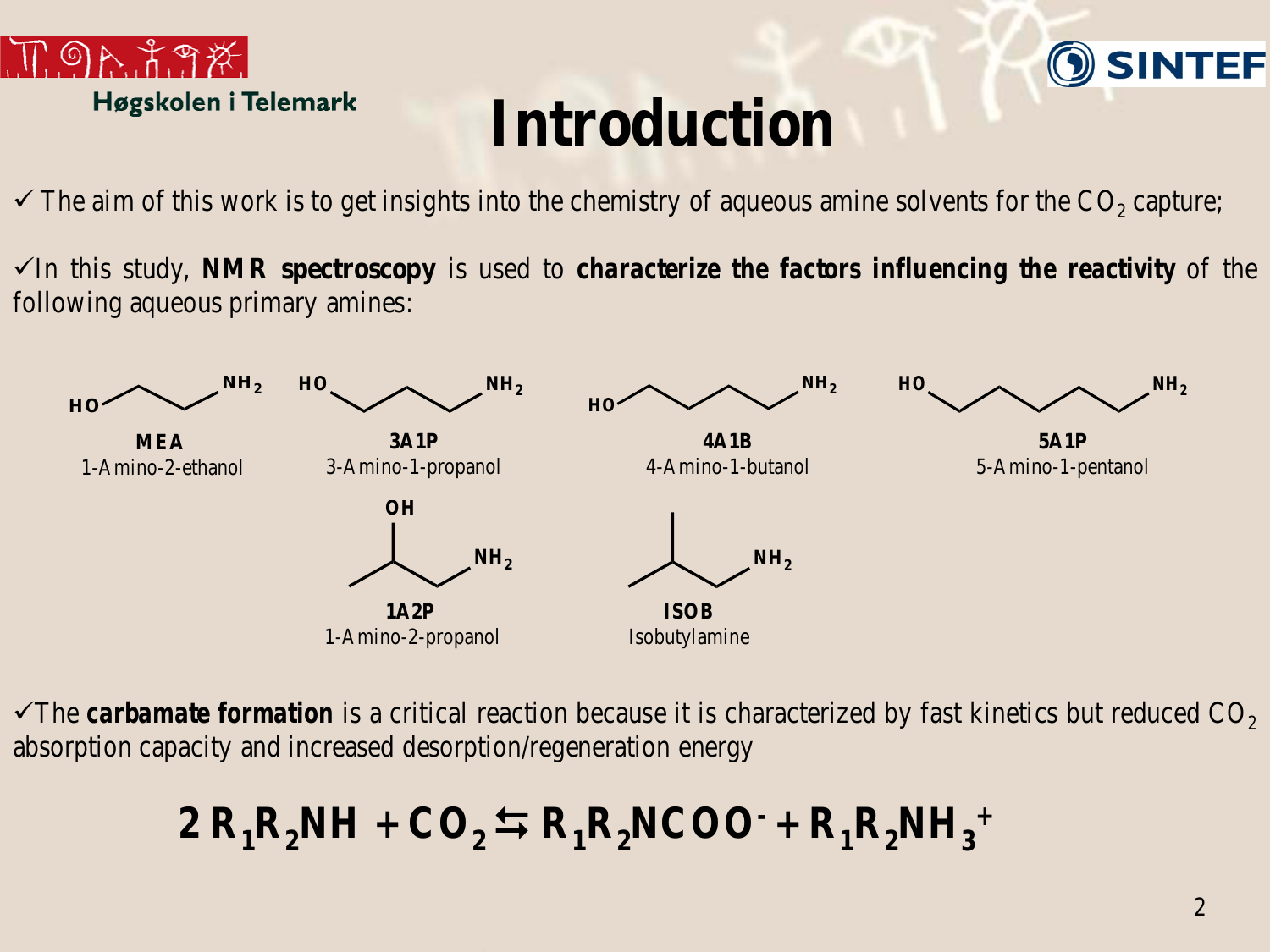



# **Introduction**

### *Carbamate formation is a nucleophilic addition reaction*



•Increased electron density on the nucleophile raises the energy of the electron pair and makes it more available to react;

•The *reactivity of a nucleophile* depends on the chemicalstructural properties of the molecules, but other factors that interact in a complicated way must also be taken into account, such as *solvation effects*;

•Considering that the amine nitrogen is the nucleophile involved in the reaction with  $CO_2$ , <sup>15</sup>N NMR **spectroscopy** can give an important contribution in determining the *electron density on the nitrogen* and the *factors influencing the availability of the lone pair electrons*.

•Compared to <sup>1</sup>H and <sup>13</sup>C, <sup>15</sup>N chemical shifts depend not only on the chemical environment of the nuclei (defined by the structure), but also on medium effects.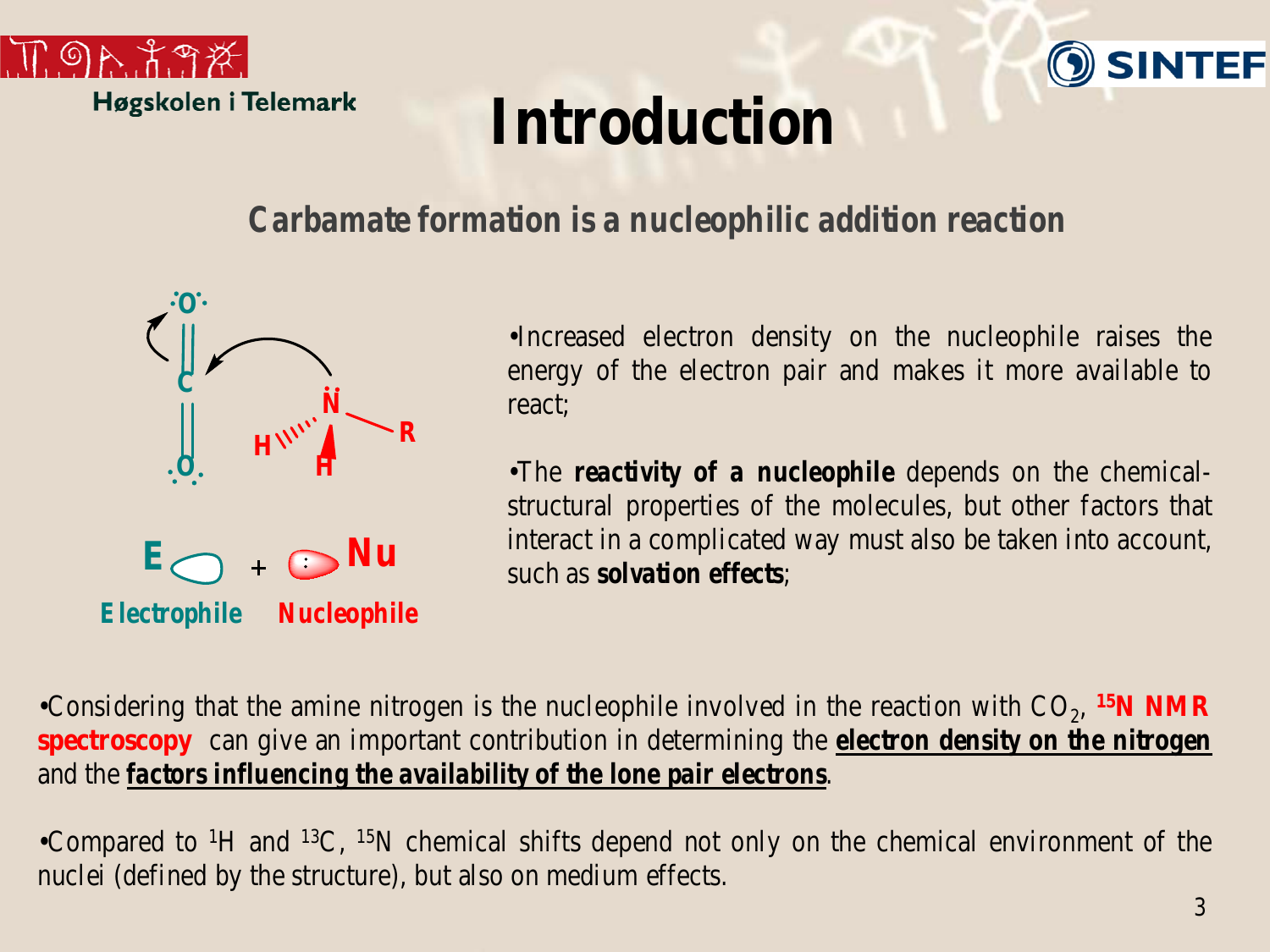



# **Experimental methods**

- Aqueous amine solutions at the same concentration (2 mol/l) were prepared:
	- **1) Qualitative 15N NMR experiments** were carried out at 298.15 K to *record the chemical shifts*
	- **2) Carbamate formation:** NaHCO<sub>3</sub> was added to these amine solutions, at 1:1 ratio, and the mixture was allowed to get equilibrium over 24 h at 298.15 K.

 **Quantitative 13C NMR experiments** were carried out at 298.15 K on the amines after carbamate formation *to quantify the amount of carbamate* and of the other species at the equilibrium.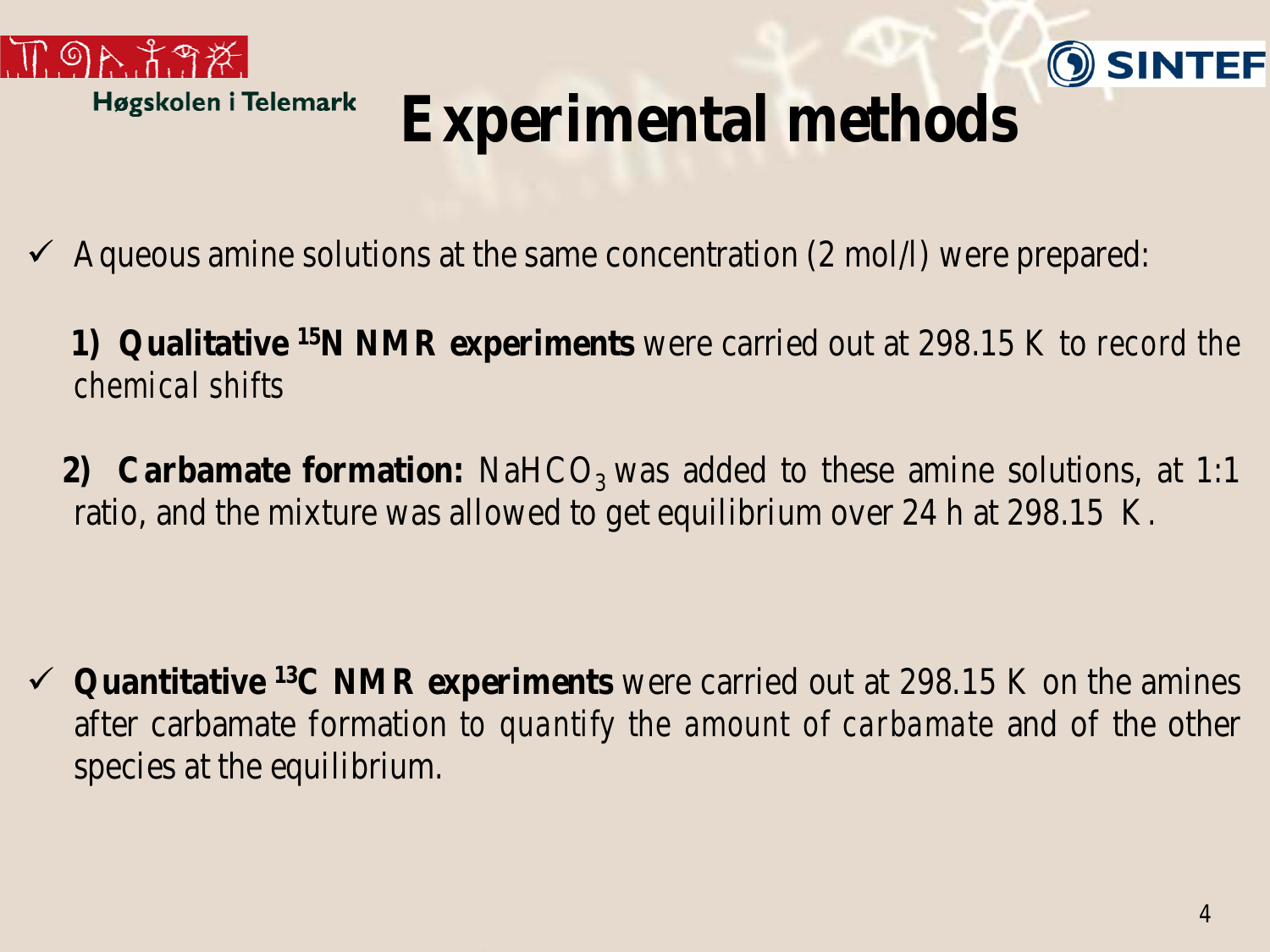



**Results**

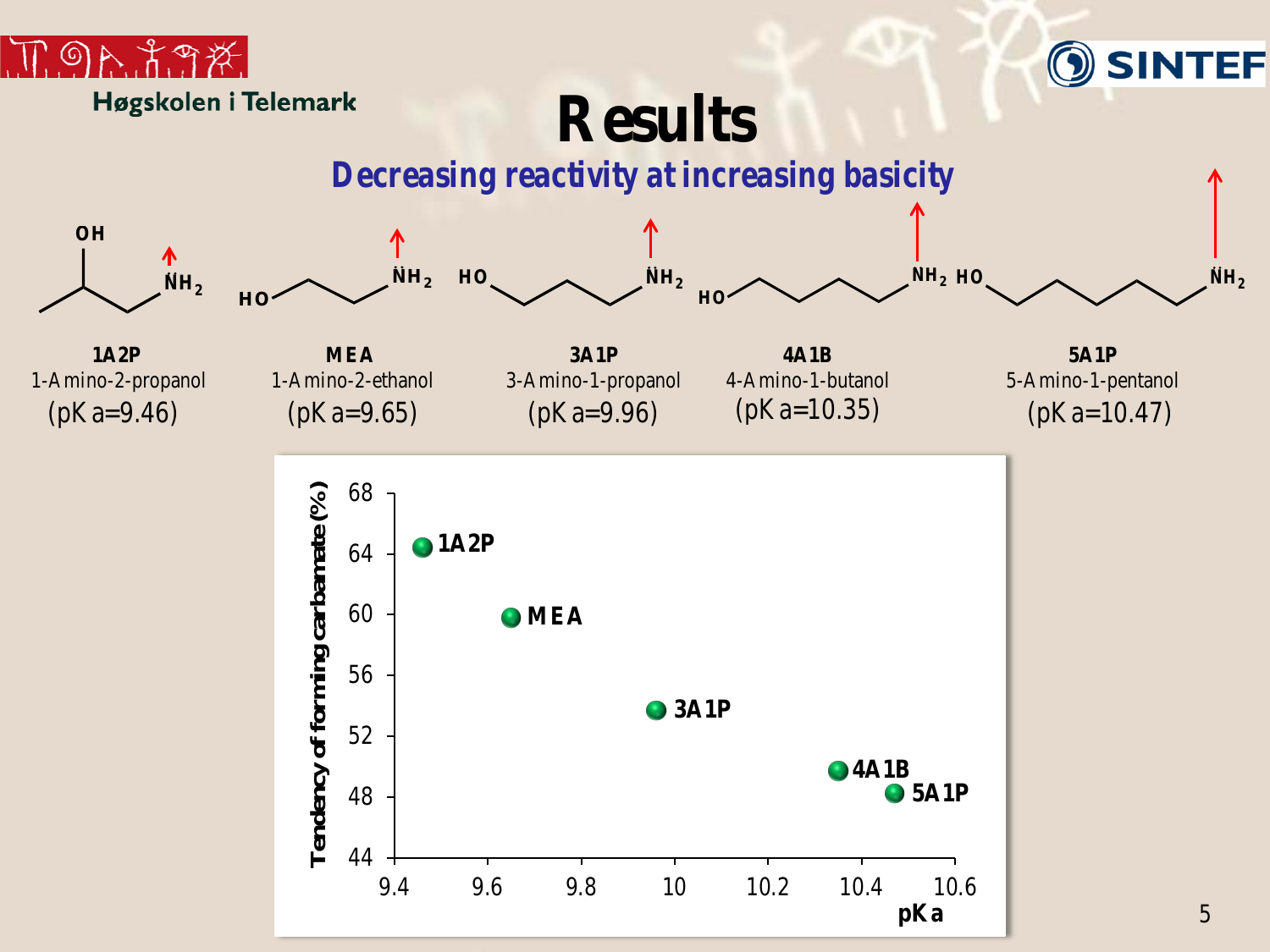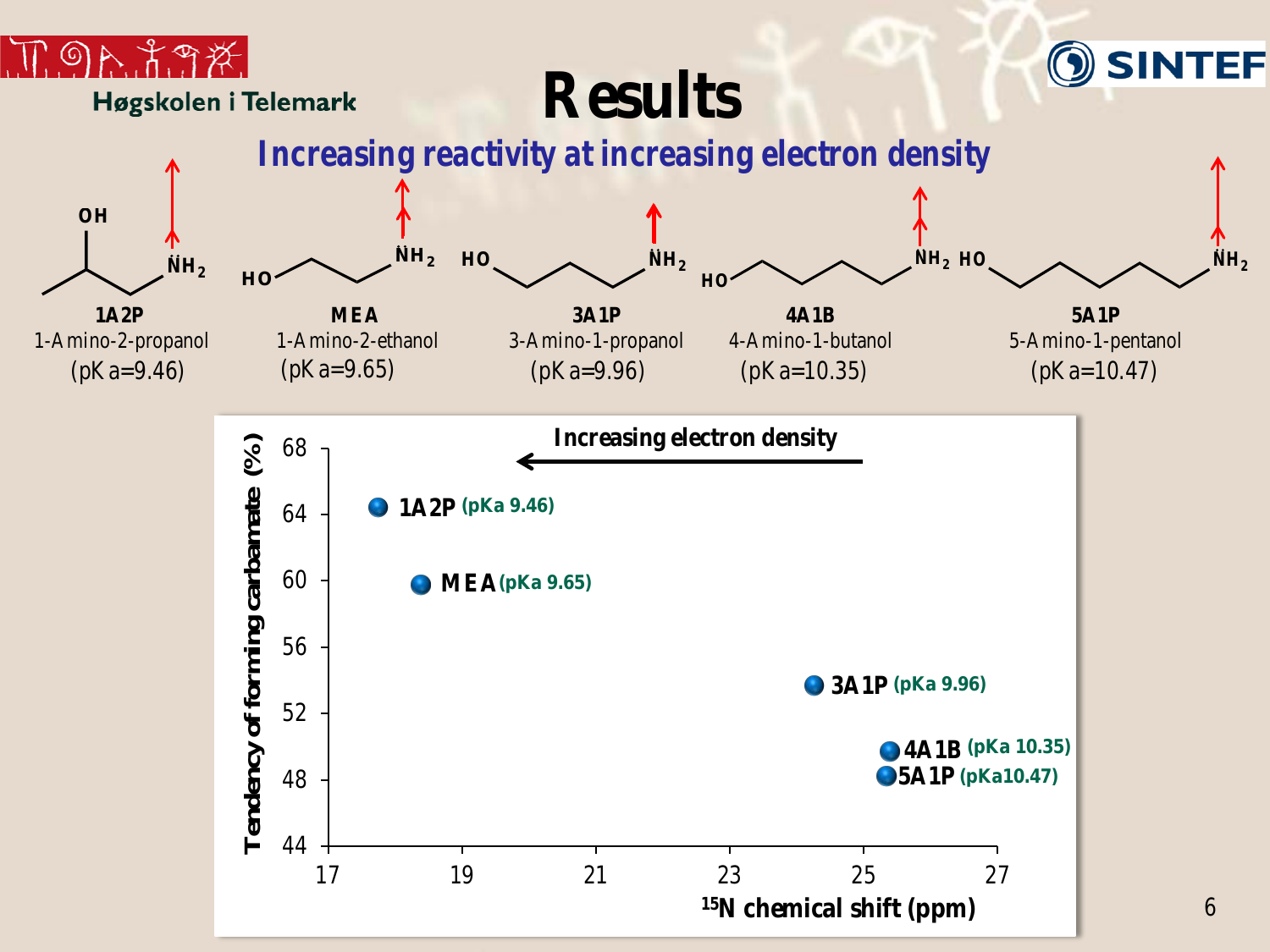



## **Results**



#### *Reduced electron density on the nitrogen at increasing basicity is due to:*

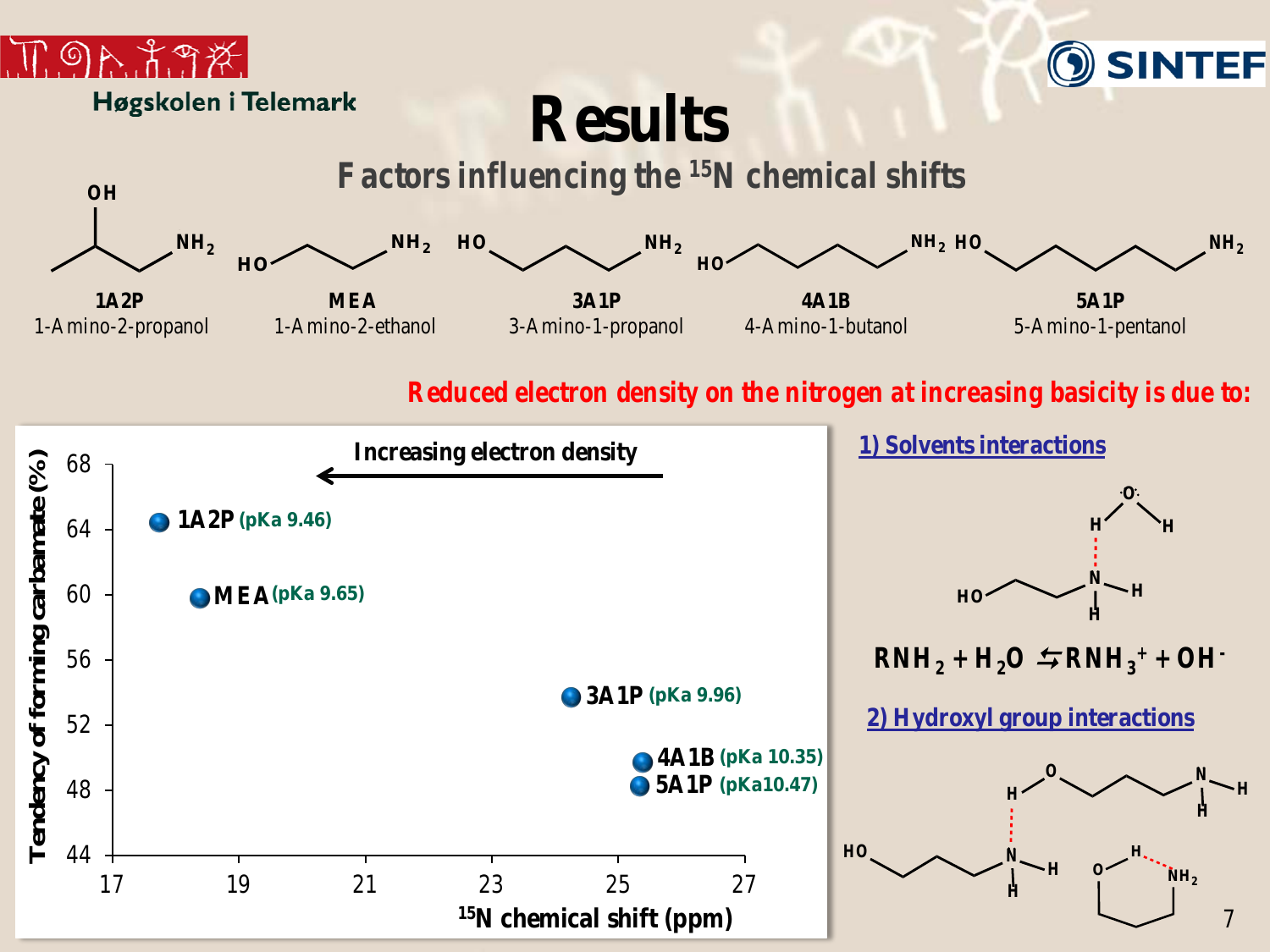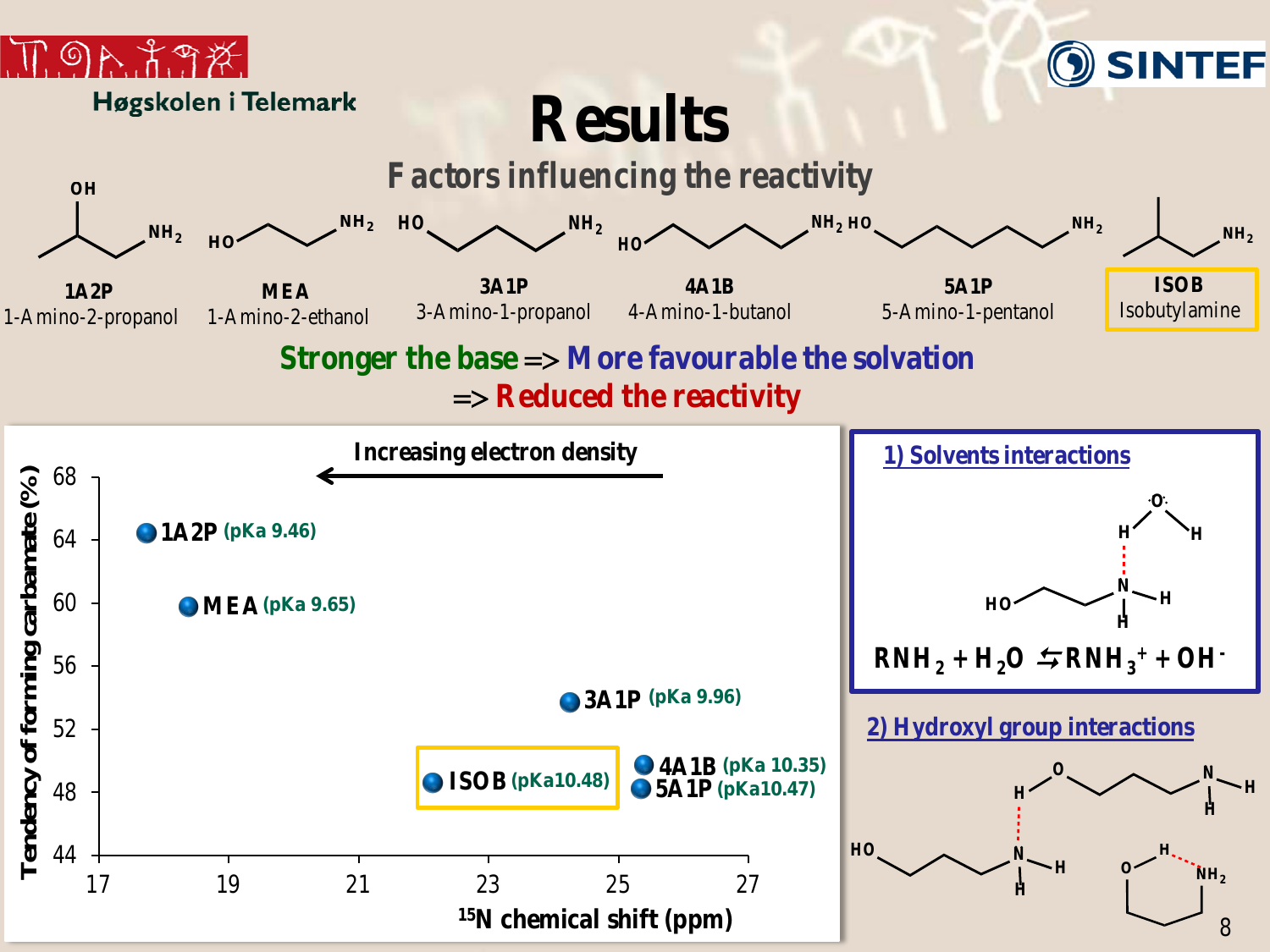



# **Conclusions**

• To improve the efficiency of the amine-based Post Combustion  $CO<sub>2</sub>$  Capture technology, insights into the chemistry involved into the reaction of  $CO<sub>2</sub>$  with aqueous amine solvents is a key task;

• **15N NMR spectroscopy** can be a useful tool to **characterize the reactivity of the amines**. In particular, in this study an experimental evidence of the water solvation effects on the nucleophilic reactivity of the amines is provided.

### • **For the aqueous primary amines under study, it has been demonstrated that increasing reactivity at decreasing basicity is due to solvation effect:**

 $\checkmark$ Increasing basicity of a molecule leads to a more favourable solvation, so that the observed reactivity is reduced because, before a nucleophilic attack, complete desolvation is required.

The hydroxyl function in  $\beta$ -position to the nitrogen increases the nucleophilic reactivity of the amines due to the electrowithdrawal property that reduces the basicity and, consequently, the solvation effects.